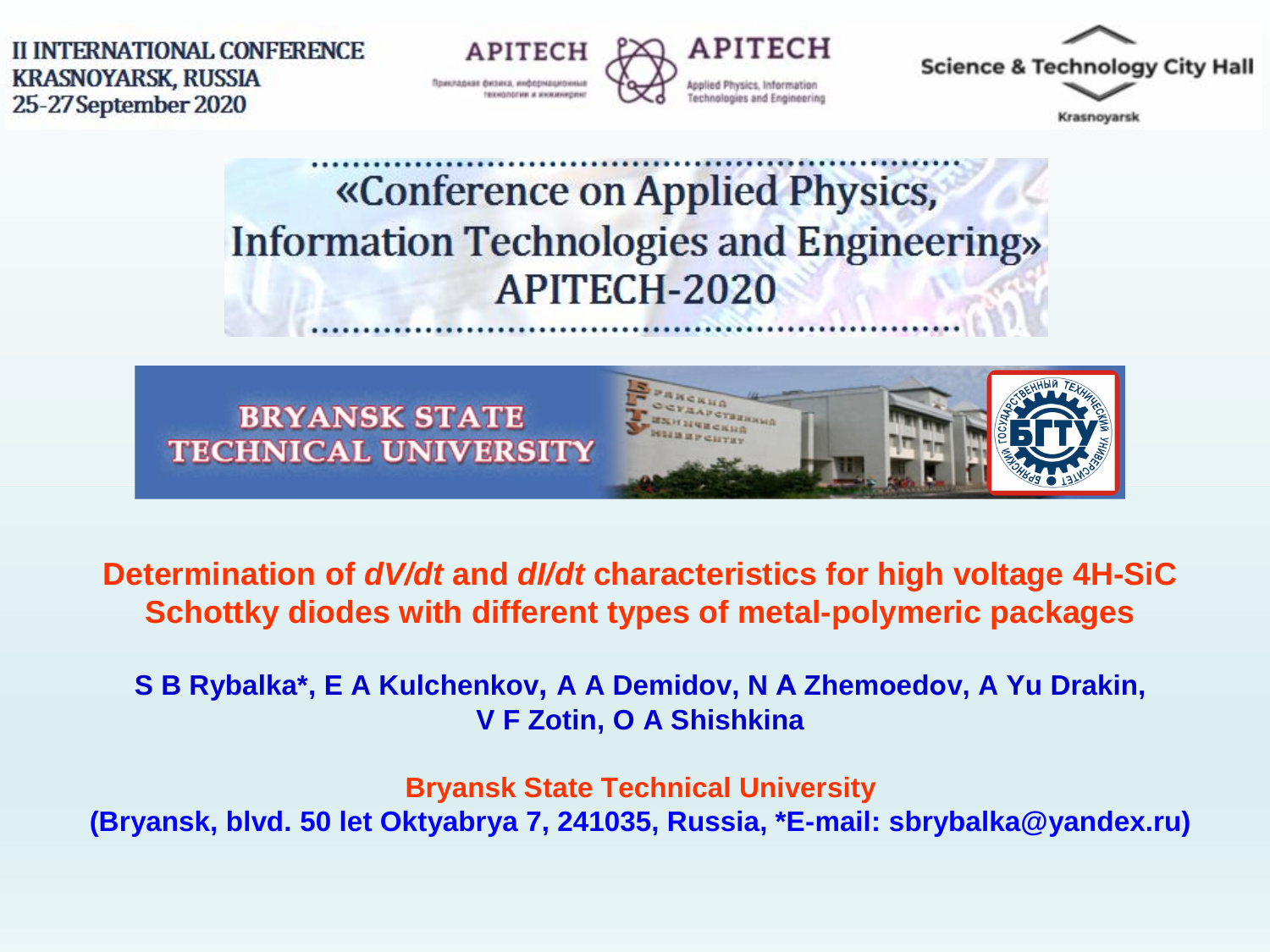



**Recent progress in power electronics has been driven by development of the SiC-based devices, in particular, the high-voltage silicon carbide Schottky type diodes are new generation of power semiconductors, posses the maximal values of breakdown voltage and minimal leakage currents [***Baliga B J 2019 Wide Bandgap Semiconductor Power Devices: Materials, Physics, Design, and Applications (Cambridge: Woodhead Publishing–Elsevier)***]. Recently it has been established that the one of the important characteristics for silicon carbide Schottky diodes during the operation of the diode in pulse mode is value of** *dV/dt* **when a reverse voltage pulse is applied to the diode and therefore devices with lower** *dV/dt* **capability are more susceptible to failure from large in-rush currents [***Barbieri T 2015 Assessing next-generation discretes: Measuring SiC Schottky diode ruggedness with a high voltage pulse generator Power Systems Design Wolfspeed, A Cree Company***].**

**Thus, in our previous papers were studied 4H-SiC Schottky type diodes in respect effect of their structure on electric properties [***Knyaginin D A, Rybalka S B, Drakin A Yu and Demidov A A 2019 J. Phys.: Conf. Ser. 914140 012196***] and stability to rate of reverse voltage rise** *dV/dt* **[***Sedykh S V, Rybalka S B, Drakin A Yu, Demidov A A and Kulchenkov E A 2019 J. Phys.: Conf. Ser. 1410 012195* **]. Also it was established that in 4H-SiC Schottky diodes packaged in standard large-sized package of TO (Transistor Outline) type demonstrate the typical value of** *dV/dt* » **150**¸**200 V/ns [***Rybalka S B, Demidov A A, Kulchenkov E A and Drakin A Yu 2018 Belgorod State University Scientific Bulletin: Mathematics & Physics. 50(4) 460* **].**

**On the other hand, it is known that the diode package is one of the main elements that determines the characteristics of the diode [***Lu D, Wong C P 2017 Materials for advanced packaging (Cham: Springer International Publishing)***]. At the present time moment power electronic industry comes down to use of small-sized type of metal-polymeric package such as SOT (Small Outline Transistor), QFN (Quad Flat No-leads) and others [***Kimoto T, Cooper J A 2014 Fundamentals of Silicon Carbide Technology. Growth, Characteriztion, Devices, and Applications (New York: Wiley–IEEE Press)***].**

**However, effect of packaging type on** *dV/dt* **characteristics of 4H-SiC Schottky diodes to present are almost not studied, therefore the first goal of this work is to study** *dV/dt* **characteristics for Schottky diodes in different types of packages. Because of this, during the operation of the diode in pulse mode for 4H-SiC type Schottky diode is important another parameter** *dI/dt* **that describes stability of diodes to current rise process during of impulse mode of reverse voltage across the diodes. Therefore, the second goal of this study is to establish stability of diodes to rate of reverse current rise** *dI/dt.*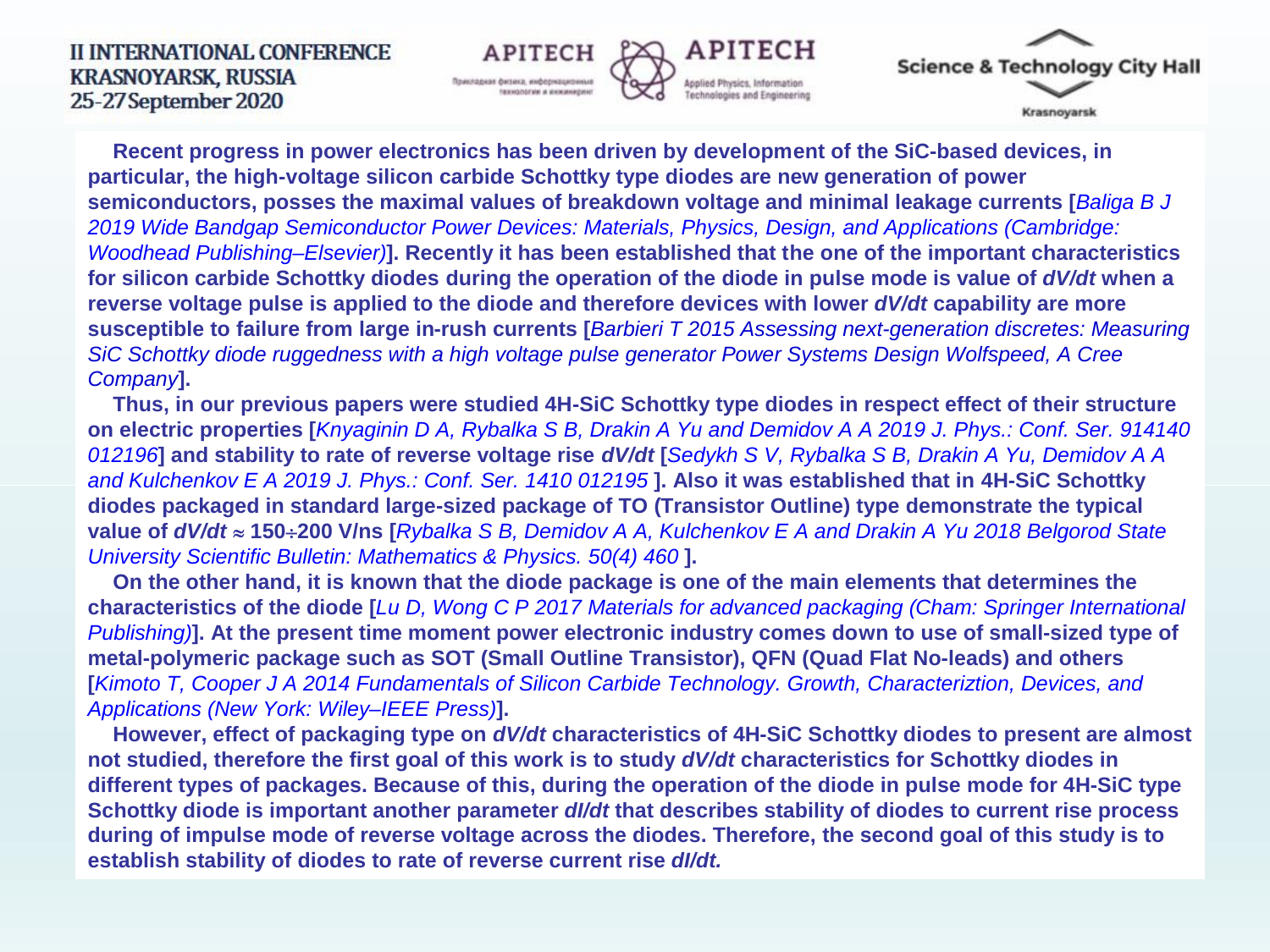



#### **Materials and methods**

The method of measuring of dV/dt value is implemented by the experimental tester which scheme is presented below in Fig. 1 **[***Sedykh S V, Rybalka S B, Drakin A Yu, Demidov A A and Kulchenkov E A 2019 J. Phys.: Conf. Ser. 1410 012195* **]**.



**Figure 1.** The principal electric scheme of output stage module of the measuring tester for determination of *dV/dt* and *dI/dt* values across a testing silicon carbide Schottky diode.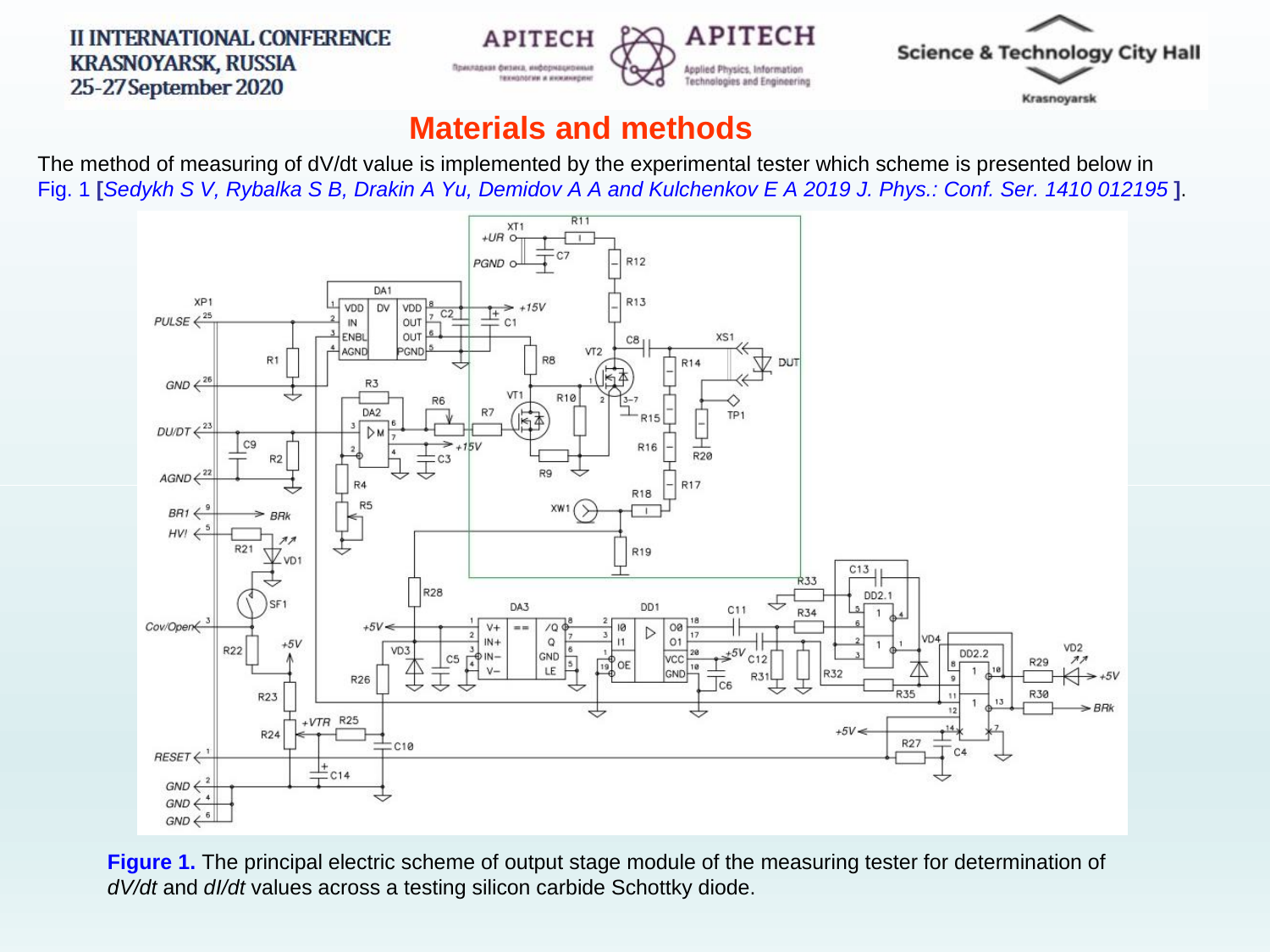



#### **Results and discussions**

**The testing results for following 4H-SiC type Schottky diodes: experimental diode DS02A1200V (JSC «GRUPPA KREMNY EL», Bryansk, Russia) in small-sized SOT package type (SOT-89); experimental diode DS02A600VQ (JSC «GRUPPA KREMNY EL», Bryansk, Russia) in small-sized QFN package type (QFN-8); diode C3D06060F (CREE/Wolfspeed, US) in large-sized TO package type (TO-220-F2); diode C3D1P7060Q (CREE/Wolfspeed, US) in small-sized QFN package type (QFN-3.3) and diode FFSM0665 (ON Semiconductor, US) in large-sized QFN package type (PQFN/ Power QFN) are presented below in Figure 2 and Table 1.**



**Figure 2.** The reverse voltage and current waveform with maximal pulse amplitude 800 V for 4H-SiC type Schottky diodes with different package types: (a) DS02A1200V (SOT-89, «GRUPPA KREMNY EL»); (b) DS02A600VQ (QFN-8, «GRUPPA KREMNY EL»); (c) C3D06060F (TO-220-F2, Cree); (d) C3D1P7060Q (QFN 3.3, Cree); (e) FFSM0665A (PQFN, ON Semiconductor).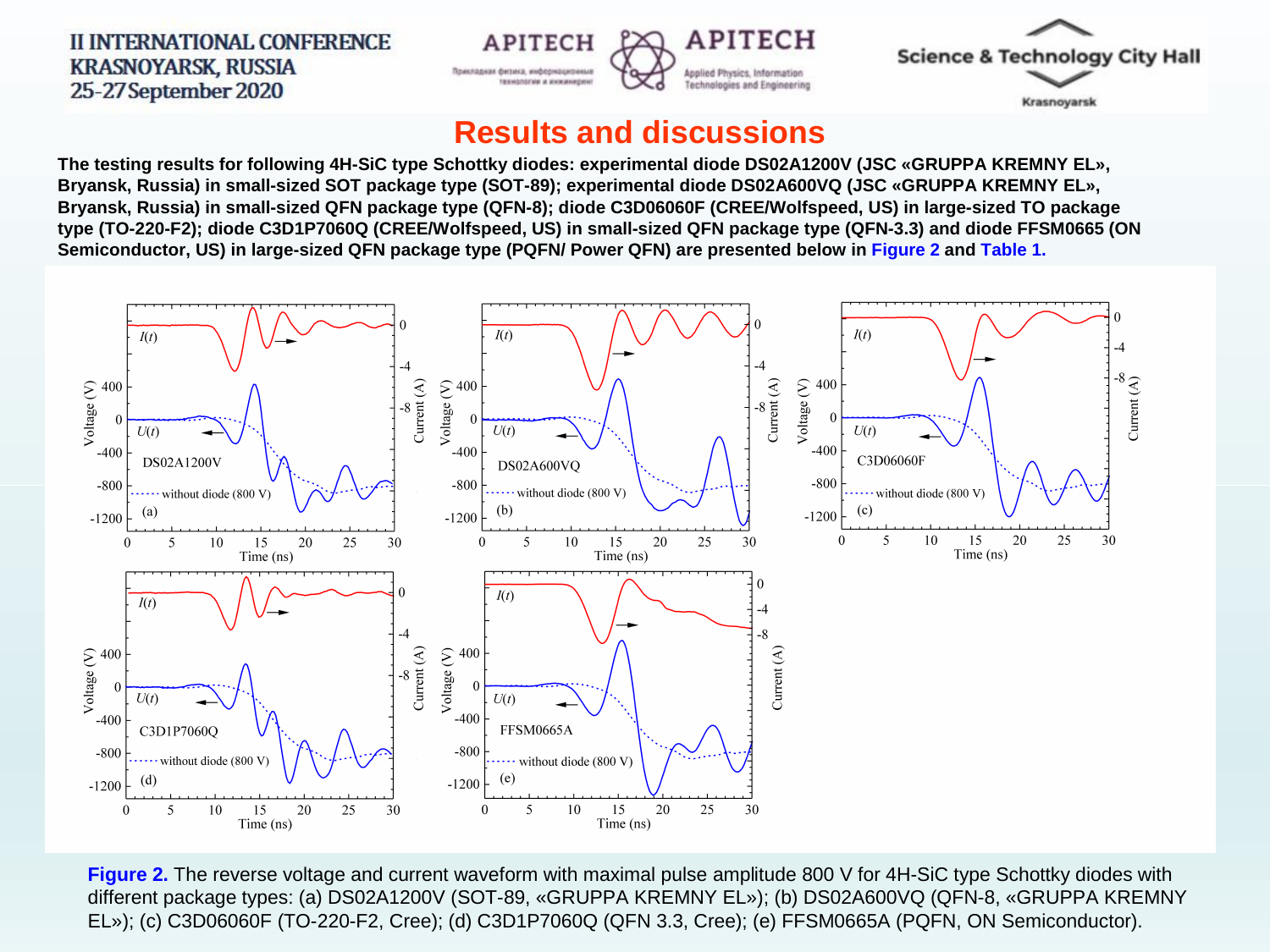



### **Results and discussions**

**The testing results for following 4H-SiC type Schottky diodes: experimental diode DS02A1200V (JSC «GRUPPA KREMNY EL», Bryansk, Russia) in small-sized SOT package type (SOT-89); experimental diode DS02A600VQ (JSC «GRUPPA KREMNY EL», Bryansk, Russia) in small-sized QFN package type (QFN-8); diode C3D06060F (CREE/Wolfspeed, US) in large-sized TO package type (TO-220-F2); diode C3D1P7060Q (CREE/Wolfspeed, US) in small-sized QFN package type (QFN-3.3) and diode FFSM0665 (ON Semiconductor, US) in large-sized QFN package type (PQFN/ Power QFN).**

**Table 1.** *dV/dt* **and** *dI/dt* **results for testing of 4H-SiC Schottky diodes with different packages type (at constant impulse of reverse voltage applied across the diodes of 800 V).**

| Package type                      | <b>TO-220-F2</b> | <b>SOT-89</b>     | QFN-8             | <b>QFN 3.3</b> | <b>PQFN</b> |
|-----------------------------------|------------------|-------------------|-------------------|----------------|-------------|
| Diode's type                      | <b>C3D06060F</b> | <b>DS02A1200V</b> | <b>DS02A600VQ</b> | C3D1P7060Q     | FFSM0665A   |
| <b>Package dimensions</b><br>(mm) | 10.3'16.07       | 4.6'2.6           | 3.3'3.3           | 3.3'3.3        | 8'8         |
| $dV/dt$ (V/ns)                    | 939              | 940               | 753               | 1087           | 879         |
| $dl/dt$ (A/ns)                    | 2.11             | 3.85              | 2.35              | 4.00           | 1.91        |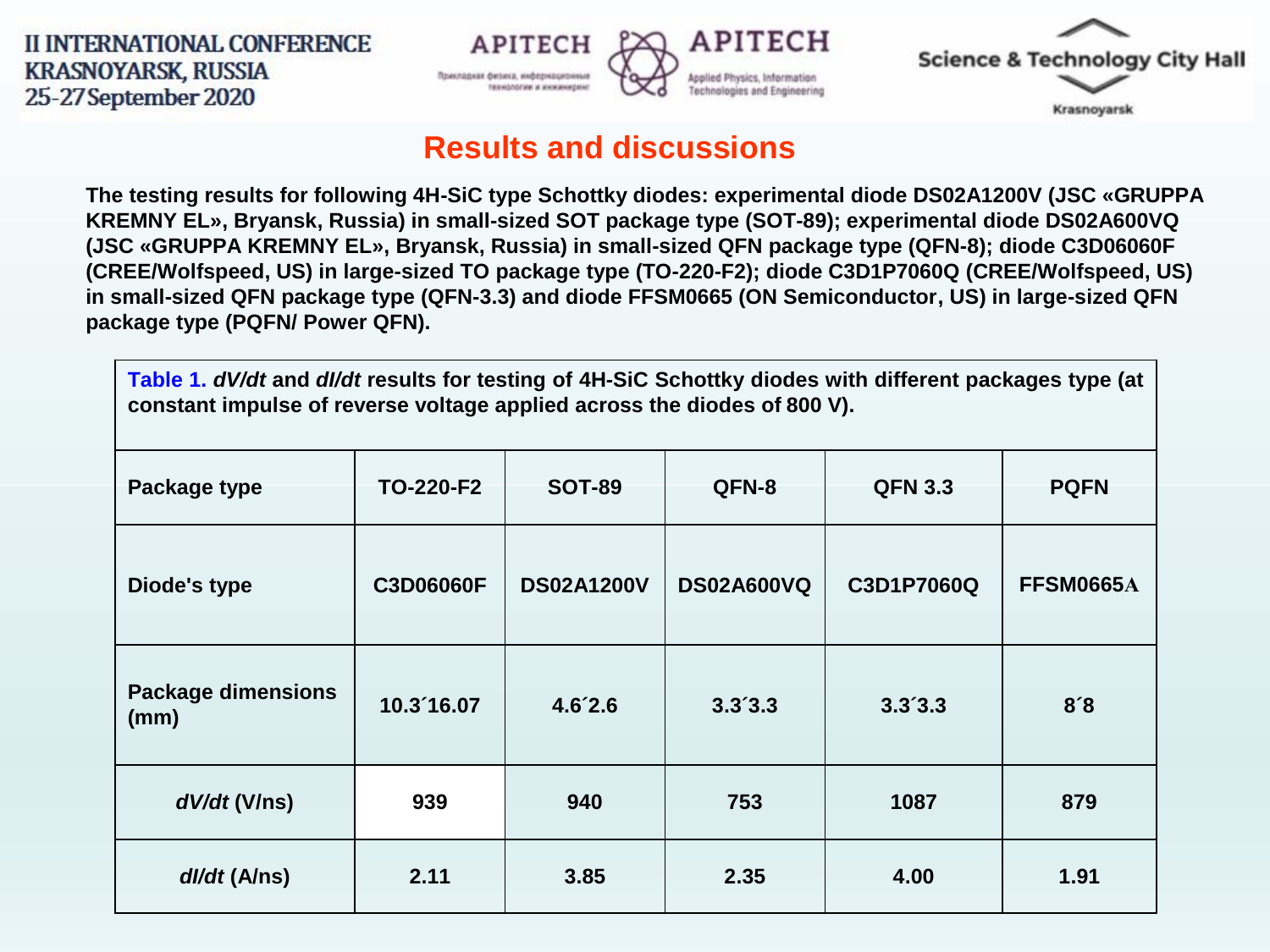



# **Conclusions**

In summary, *dV/dt* and *dI/dt* characteristics during of impulse mode of operation have been investigated for 4H-SiC type Schottky diodes in large-sized and small-sized metal-polymeric packages type (TO-220, SOT-89, QFN, PQFN). It is shown that for all packages type obtained *dV/dt* values varying from 753 up to 1187 V/ns.

It is established that *dV/dt* values (753-940 V/ns) for experimental 4H-SiC type Schottky diodes new generation produced by JSC «GRUPPA KREMNY EL» in small-sized metal-polymeric packages are approximately equal to diodes produced by leading firms (879-1087 V/ns). In addition, it is shown that package's size miniaturization not lead to *dV/dt* characteristics degradation.

For the first time it is established stability of Schottky diodes to rate of reverse current rise *dI/dt.* In particular, it is determined that the *dI/dt* values varying from 1.91 up to 4.00 A/ns for all diodes.

Because of this, it is obtained that *dI/dt* value for small-sized package of experimental 4H-SiC type Schottky diodes new generation produced by JSC «GRUPPA KREMNY EL» are comparable with diodes from leading firms and package's size miniaturization not lead to characteristics degradation.

In addition, for the first time was established that for all diodes type in different packages type have been fixed very essential values of maximal amplitude of reverse current varying from 3.6 up to 9.35 A that exceed the typical current limit for non-pulsed reverse mode (15-200  $\mu$ A). Therefore, it is shown that experimental 4H-SiC type Schottky diodes new generation produced by JSC «GRUPPA KREMNY EL» in small-sized metal-polymeric packages type (SOT-89, QFN-8) can stably work without failures during of impulse mode of operation.